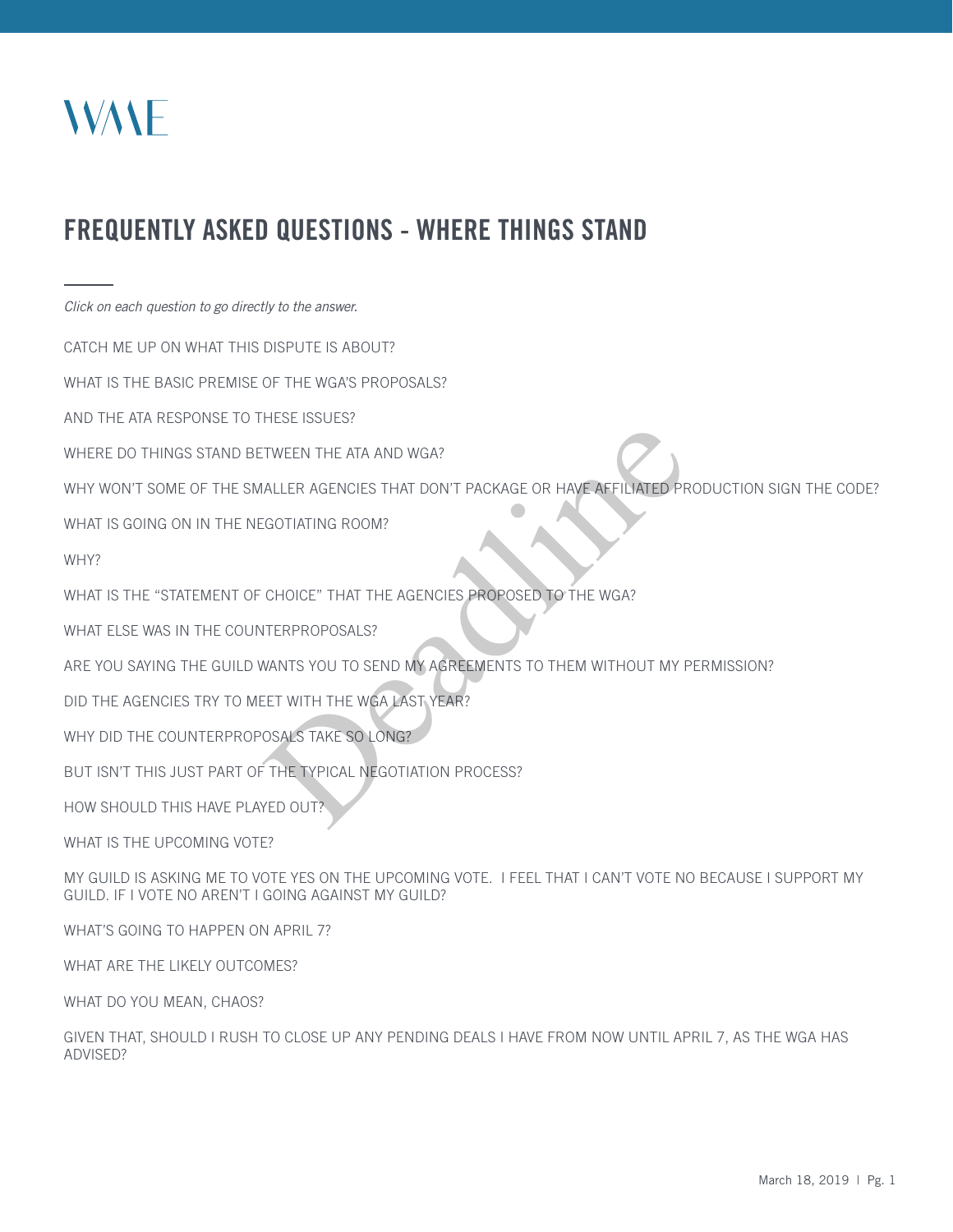# *NVANE*

#### CATCH ME UP ON WHAT THIS DISPUTE IS ABOUT?

The WGA terminated a 42 year old agreement last April that allowed ATA member agencies to represent writers. This triggered a one year good faith negotiation to get a new deal in place. The WGA posted 27 proposals 8 months ago, but offered little explanation or data to the ATA. Just a month ago, the two organizations began to meet. In the meantime, the WGA has very effectively rallied the union to support its claims and proposals.

#### WHAT IS THE BASIC PREMISE OF THE WGA'S PROPOSALS?

The WGA claims that agents are conflicted and that the conflicts primarily come from agent participation in packaging and production.

The issue with packaging seems primarily focused on television, but the proposals would have drastic impact on the Indie Film Business where agents are paid sales fees and retainers the WGA seeks to eliminate.

The WGA also seeks to bar agencies from being affiliated with any company that produces or finances content. They claim that this would also create conflicts with the writers they represent.

# AND THE ATA RESPONSE TO THESE ISSUES?

The agencies believe that the claimed conflicts are theoretical, not real, and that packaging and content production affiliation create more opportunities and better economics for their writer clients. Moreover, if there ever were any actual conflict, this could be regulated in a way that does not completely kill the packaging and content businesses that keep writers from paying commissions, create jobs and benefit the entire industry. are conflicted and that the conflicts primarily come from agent<br>terms primarily focused on television, but the proposals would have<br>pancies from being affiliated with any company that produces of<br>ate conflicts with the wri

# WHERE DO THINGS STAND BETWEEN THE ATA AND WGA?

With just a few weeks to go, the WGA and ATA are meeting. Most of the WGA energy seems to be in galvanizing writers towards the vote, and keeping their very robust and effective public relations effort in motion. They are urging their members to sign petitions to show unanimity. A vote will be taken at the end of March. And if no deal is closed on April 6, the WGA negotiating committee may move to enact their Code of Conduct. The WGA will then likely institute Working Rule 23 that says that WGA members cannot be represented by any agents that don't sign the Code.

The Code of Conduct eliminates packaging, bars agents from production and finance, removes agencies from the independent film business, and allows the WGA to continue to impose and change rules on short notice. The WGA has stated that on the main issues of packaging and affiliate production, the Code is non-negotiable. WME is not signing the Code.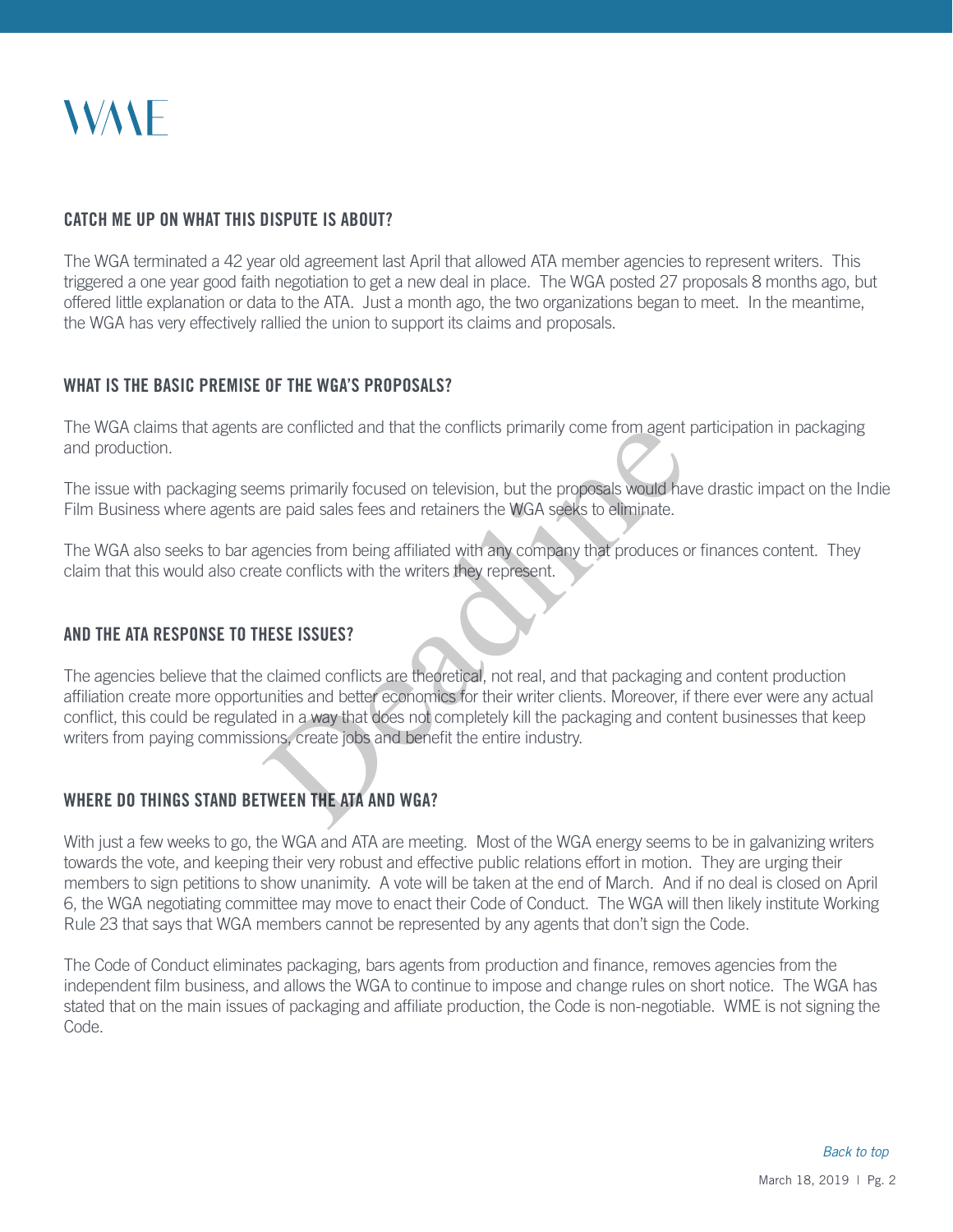# WHY WON'T SOME OF THE SMALLER AGENCIES THAT DON'T PACKAGE OR HAVE AFFILIATED PRODUCTION SIGN THE CODE?

Each agency will make its own decision and have to speak for itself. But the Code has many additional provisions that would be unacceptable to any agent (or at least any agent that WGA members would want to represent them). For example, the WGA wants the right to change the Code at any time unilaterally. As your agents, if you enter into a 2-year overall deal, we would never allow your studio employer to unilaterally revise your agreement on 60 days-notice. Why would the WGA expect agents to agree to that? Also, the WGA's arbitration provision is egregious. If there is a grievance against an agent, the WGA wants to use their arbitrators, not an impartial one. Again, imagine if your agreement with a studio had a clause that if the studio breaches your contract, they can name the arbitrator that is going to decide your claim against them. We'd never let you agree to that.

# WHAT IS GOING ON IN THE NEGOTIATING ROOM?

Sadly, not much.

The WGA and the ATA have now had 5 face-to-face meetings. These are very formal sessions, featuring prepared statements with minimal dialogue, despite repeated requests by the ATA for smaller working groups to dive into the main issues at hand. We have given them full counterproposals to their 27 points, along with the agencies' proposed Statement of Choice.

The ATA believes that its members deserve choice and transparency. Individuals deserve to control how they proceed with packaging, with indie film sales, with production entities that may be affiliated with agencies.

The WGA presented counterproposals last Thursday that had almost no difference to their originally proposed Code of Conduct. David Goodman made it clear that "this is not an individual negotiation," and said in the meeting that writers are powerless against their agencies. The Guild does not believe that individuals should be able to choose to have their series packaged, to have their film sales handled by their agents, or to work with these new affiliated companies. He stated that the union alone should make those decisions. **GOTIATING ROOM?**<br>
Now had 5 face-to-face meetings. These are very formal session<br>
gue, despite repeated requests by the ATA for smaller working<br>
very given them full counterproposals to their 27 points, along with<br>
nbers

On Monday, ATA provided comprehensive answers to the WGA's questions on film financing, sales and distribution. We let them know that we are putting our counterproposals in "contract language," per their request and will deliver them this week. ATA also brought questions that our writer clients wanted us to pose to the WGA. The WGA objected and didn't want us to read them out loud, but ultimately we did. We requested small group meetings to break out into issue specific discussions but they wouldn't accept that offer. There was no discussion – they left within 20 minutes and no commitment to come back – these aren't real negotiations. There is no commitment from WGA to meeting later this week.

#### WHY?

The WGA typically does not engage in meaningful dialogue with its opponents until the final days of a contract. This has resulted in 4 threatened strikes in the past 12 years, and one actual walkout. They are using their labor negotiation tactics on this contract dispute.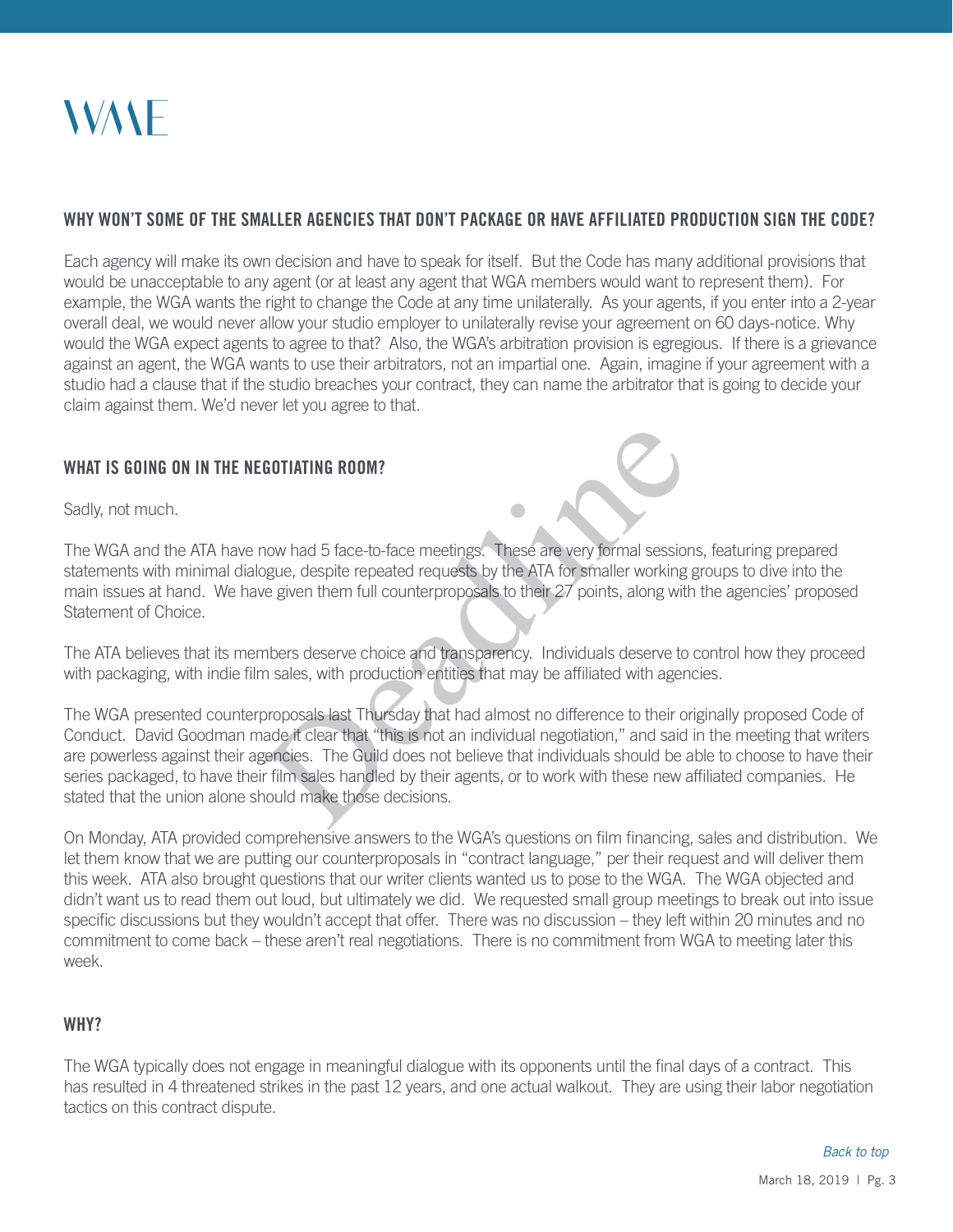

### WHAT IS THE "STATEMENT OF CHOICE" THAT THE AGENCIES PROPOSED TO THE WGA?

The primary frustration that we have heard from some of our writer clients is that they didn't know their agency was receiving a package on their show, or if they knew they didn't understand fully what that meant. They have told us they aren't necessarily opposed to packaging, or the agencies having production affiliates, as long as they understand it going in and have the choice whether or not to be part of it.

So we presented the WGA leadership with what those clients were asking for. Disclosure, transparency, and a choice. The client has a choice whether the agency should ask for a package for their project. Or, if a project exists with a package already in place, whether to be submitted to that project. But, along with choice. there must be transparency and disclosure. So the Statement of Choice includes protection for the client. The agencies must walk the client through the economics of packaging, and what it means for the client (e.g., no commission) and the agency (what the packaging agreement with the studio says).

The same with affiliated production. The agency must let the client know its affiliation and how the affiliation works, prior to submitting the client to that company. And it's the client's choice whether to be submitted, and even if submitted, whether to agree to a deal with an affiliated entity.

#### WHAT ELSE WAS IN THE COUNTERPROPOSALS?

We agreed in theory with the majority of the WGA's 27 proposals. This includes subjects such as promoting diversity, preventing hostile work environments, ensuring writers get paid on time, and making sure that writers don't work for free.

The Guild is very frustrated that we did not simply agree to a few issues regarding writer confidentiality. The WGA would like the agencies to send every contract to the Guild. The WGA would like us to make financial data available to the Guild. Again, we are fine doing so as long as clients choose to do that. We work for writers, not for the Guild. And your privacy is incredibly important to us as well as your other representatives. ment of Choice includes protection for the client. The agencies and what it means for the client (e.g., no commission) and the sys).<br>
uction. The agency must let the client know its affiliation and h<br>
t company. And it's t

# ARE YOU SAYING THE GUILD WANTS YOU TO SEND MY AGREEMENTS TO THEM WITHOUT MY PERMISSION?

Yes. We told the Guild negotiating committee that we would of course send our WGA member writers agreements to the WGA, as long as our clients approved. But, they are telling us they want us to agree as part of this agreement to send them our clients' agreements without client approval. This is wrong, and frankly would be a breach of our fiduciary duty to our clients. What if a client has a special provision in their agreement and doesn't want anyone to know? What if a client doesn't want the Guild leadership (other writers) to know how much they are making? This provision is in the Code they want to impose on agents.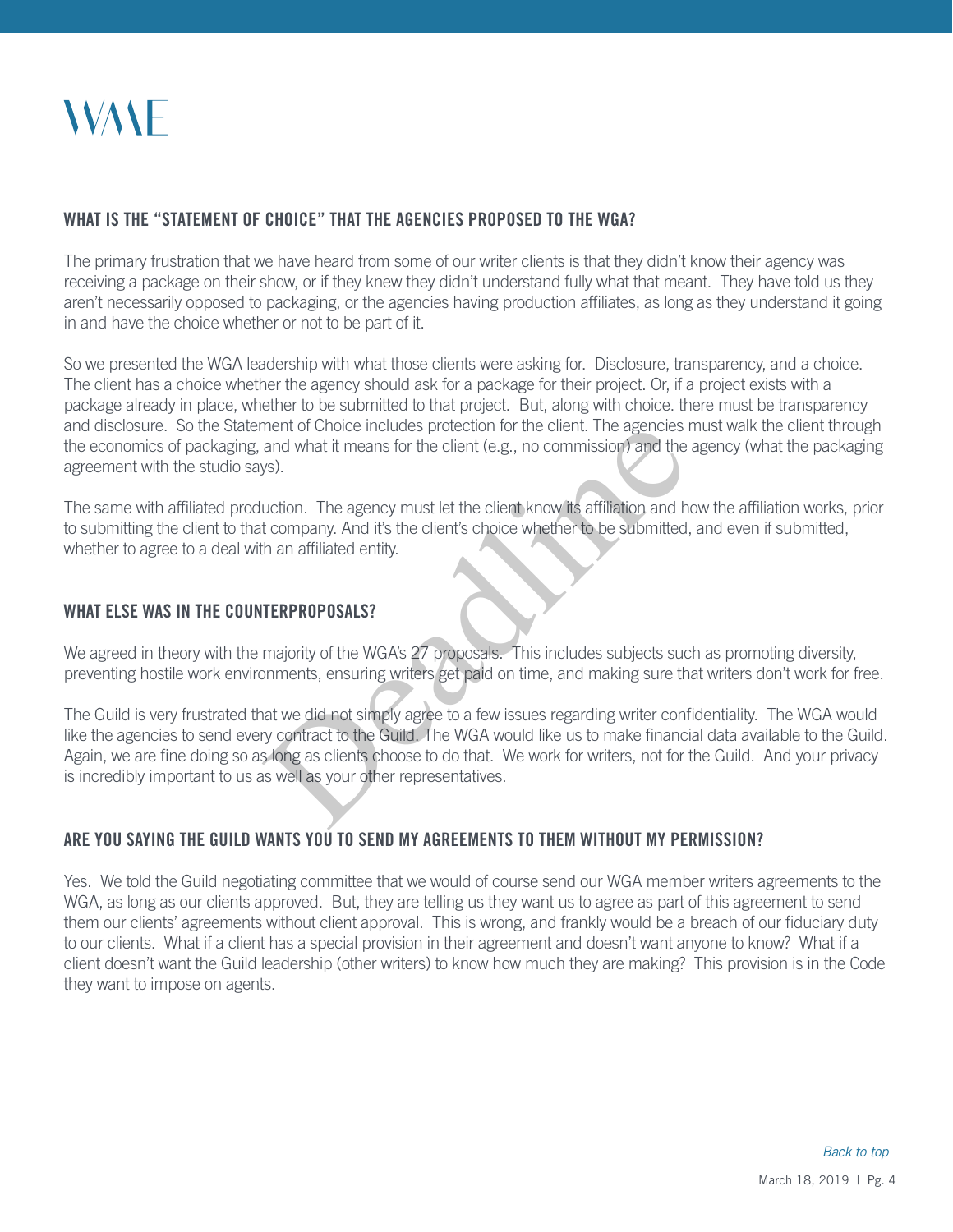

#### DID THE AGENCIES TRY TO MEET WITH THE WGA LAST YEAR?

The termination of the 42-year old agreement between the agencies and the WGA came out of the blue last April. This was odd given that agencies have never considered the WGA an adversary. In fact, agencies have asked to serve as allies to the Guild throughout many of its negotiations with the studios.

ATA members tried to meet with the WGA executives. ATA members approached WGA members. The ATA formally asked for informal meetings. All of this was in an effort to learn *why* – why the termination, why these proposals, and why now.

The WGA refused these talks, and to date, have not provided agents directly with any evidence to show why they feel package fees are at the root of declining wages. They have not shared the survey results. They have not told us their horror stories in person. The ATA has gotten most of its information from clients who have repeated commentary from meetings, from the trade papers, and from the podcasts and emails featuring negotiating committee members. at and to date, nave not provided agents directly with any evident<br>of declining wages. They have not shared the survey results. The ATA has gotten most of its information from clients who have re<br>ers, and from the podcasts

#### WHY DID THE COUNTERPROPOSALS TAKE SO LONG?

The agencies received 27 proposals, and no backstory. And, as above, the WGA did not seem to want to have dialogue until now. We were hoping in the first meeting to get, as promised, a real understanding of the issues that led to the proposals. We still have not gotten that directly.

Additionally, the Guild had put into question whether or not it was willing to negotiate in good faith.

David Goodman's speech was released in text and on video just a day after the second WGA-ATA meeting. His words were clear: there would be no compromise on the key issues. Further, he threatened the agencies specifically with a call to "divide and conquer" them in order to get them to sign their Code.

As the WGA leadership was not willing to speak with us, we sat down with our clients instead. In the week that followed Goodman's threat, the agencies sat with hundreds and hundreds of clients in town halls and other meetings. We have talked to just as many on the phone about this. We heard the issues of our writers. And we formulated the ATA response to suit their needs. Clients asked for, and we are providing, optionality and control.

#### BUT ISN'T THIS JUST PART OF THE TYPICAL NEGOTIATION PROCESS?

The agencies are not the enemy of the WGA. This is not a zero-sum game.

And, while the WGA can release horror stories and hold massive meetings of members, the agencies still represent writers. We are still working. We are still advocating. We will never ask our clients to leave their guild. And we cannot and will not engage in name calling or any effort to destabilize the union.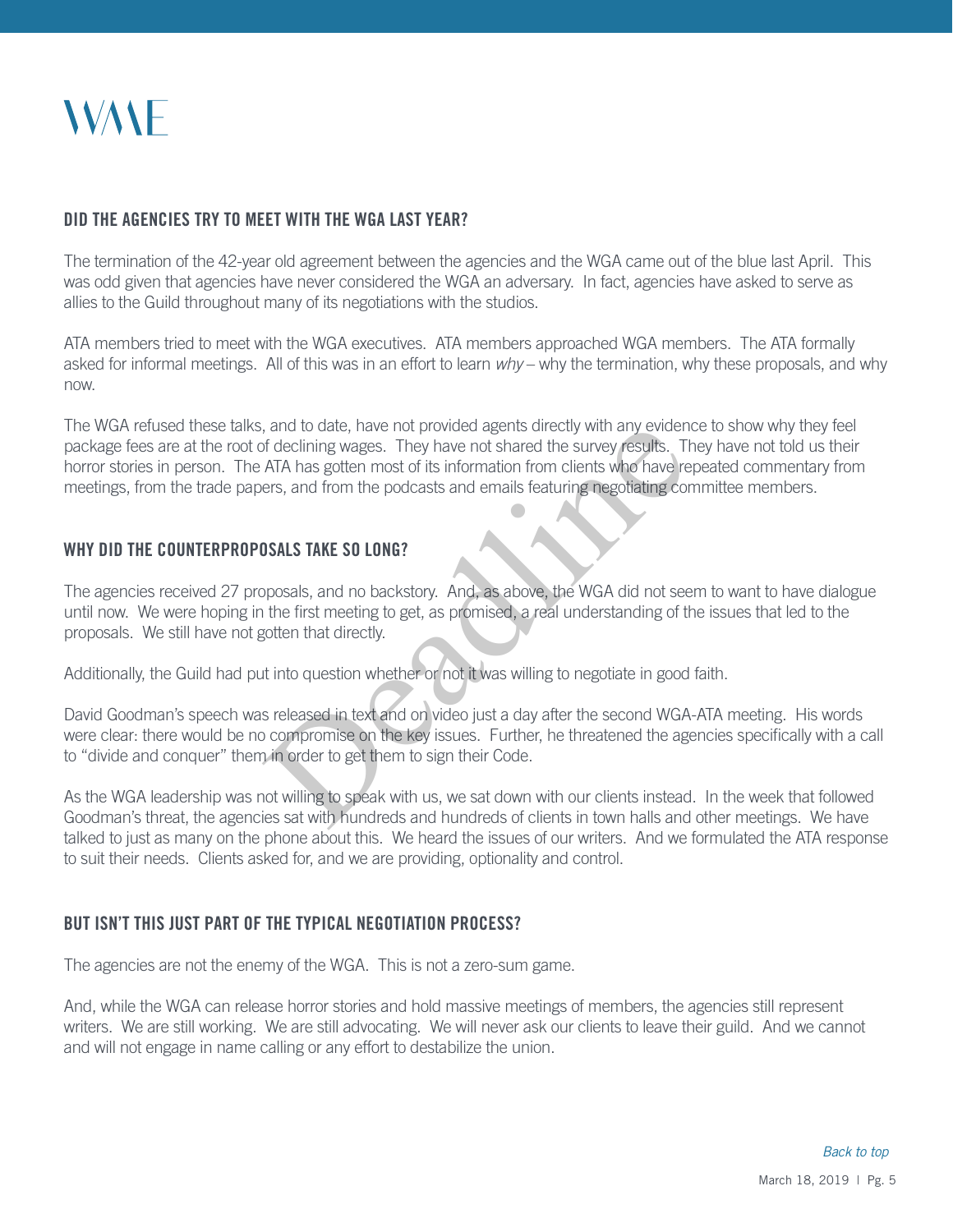# **WANE**

#### HOW SHOULD THIS HAVE PLAYED OUT?

A year ago, the WGA could have called the leaders of the ATA in for a meeting to discuss the results of their survey, to talk about the state of the business, and to share their concerns about agencies' shifting focus. They could have started it with a conversation

Rather, this went right to an effective work-stoppage with zero data or research to justify such a drastic move. The whole process is demoralizing and dangerous.

### WHAT IS THE UPCOMING VOTE?

The WGA is holding a vote to ask its members if they will authorize the WGA leadership to unilaterally impose its Code of Conduct on the agencies upon the expiration of the 42 year agreement on April 6th.

# MY GUILD IS ASKING ME TO VOTE YES ON THE UPCOMING VOTE. I FEEL THAT I CAN'T VOTE NO BECAUSE I SUPPORT MY GUILD. IF I VOTE NO AREN'T I GOING AGAINST MY GUILD?

Let's start with this: you need to make whatever decision is best for you and your career. But this isn't a vote for or against your Guild. It's your Guild that is putting a vote out to you – asking you to decide whether or not you believe they should impose a unilateral code of conduct on the agencies if an agreement can't be reached. And the agencies have individually stated that they will not sign that Code as written. <sup>1</sup> ask its members if they will authorize the WGA leadership to un<br>
the expiration of the 42 year agreement on April 6th.<br> **DIE YES ON THE UPCOMING VOTE. I FEEL THAT I CAN'T VOTE NO<br>
GOING AGAINST MY GUILD?<br>
to make whate** 

We want to be clear. If you decide to vote no, you are not voting for the agencies or against your Guild. You are simply voting for your Guild to continue negotiating with the agencies to come to a solution that works for everyone, rather than proceeding with their proposed solution which will leave you without an agent.

#### WHAT'S GOING TO HAPPEN ON APRIL 7?

As your representatives, we hate saying this: *we just don't know*.

The WGA seems intent on getting their vote, driving their message, and winning the emotional argument. They have been vague on plans moving forward; most of what you hear is conjecture regarding managers and lawyers filling the void, agents leaving the "Big 4" to start new firms, and a job board service that will cover staffing season.

We are very concerned that there is no real plan to get to a deal. The ATA and your agency have ideas on how to adjust our practices. The guild continually puts into question whether they are open to it. In the last negotiation session, we provided the guild with a list of the questions our writer clients have been asking about. We are waiting for answers.